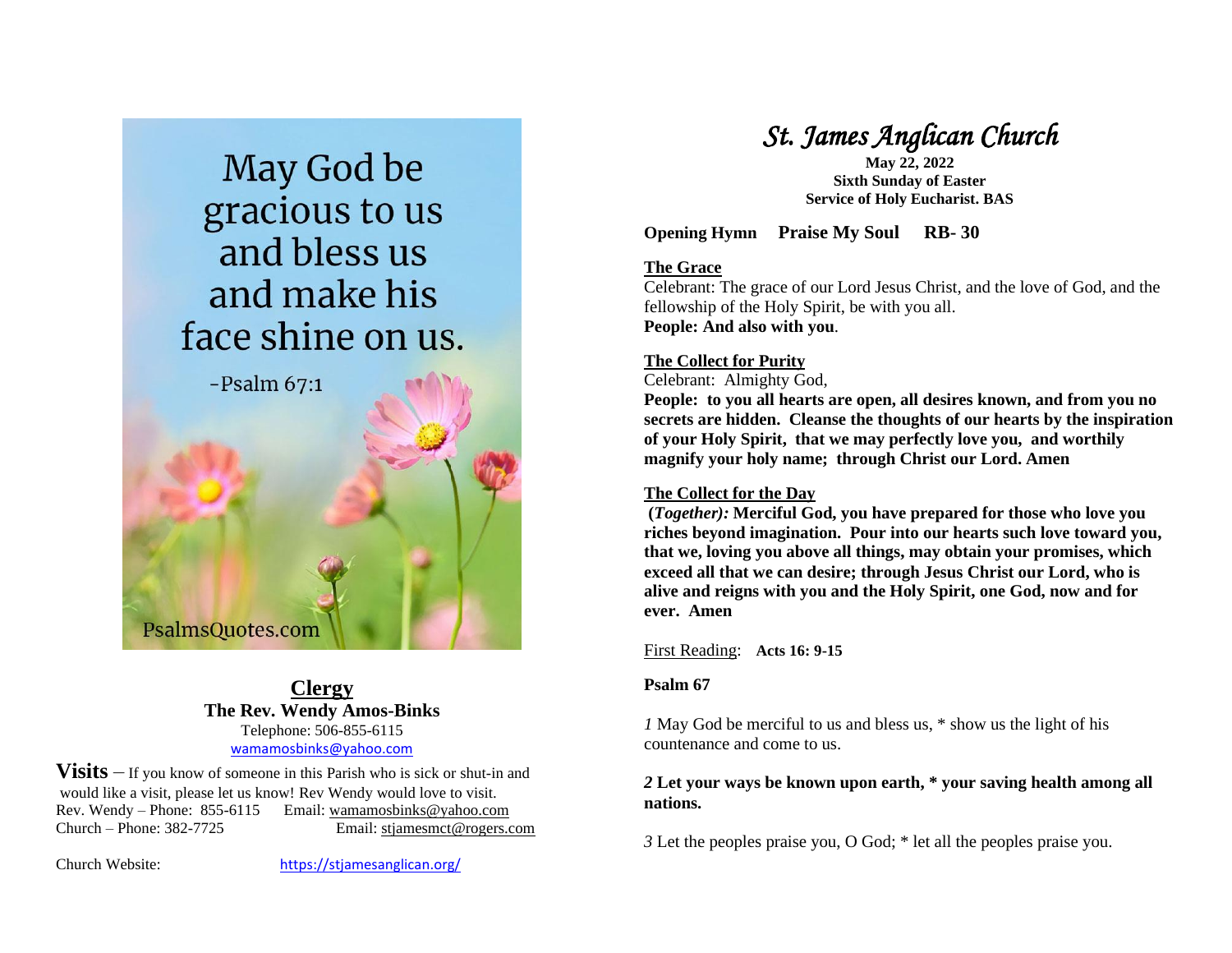*4* **Let the nations be glad and sing for joy, \* for you judge the peoples with equity and guide all the nations upon earth**.

*5* Let the peoples praise you, O God; \* let all the peoples praise you.

#### *6* **The earth has brought forth her increase; may God, our own God, give us his blessing**.

*7* May God give us his blessing, \* and may all the ends of the earth stand in awe of him.

**(Together):Blessed are you, Lord our God, light of the earth and health of the nations; you lead us in the way of justice and mercy, through Jesus Christ our Lord. Amen**

**Second Reading Revelation 21: 10, 22-22:5**

**Gradual Hymn: Fairest Lord Jesus RB – 46**

**Gospel: John 14: 23-29**

**Sermon**

#### **The Apostles' Creed**

Celebrant: Let us confess the faith of our baptism, as we say, **People: I believe in God, the Father almighty, creator of heaven and earth. I believe in Jesus Christ, his only Son, our Lord. He was conceived by the power of the Holy Spirit and born of the Virgin Mary. He suffered under Pontius Pilate, was crucified, died, and was buried. He descended to the dead. On the third day he rose again. He ascended into heaven, and is seated at the right hand of the Father. He will come again to judge the living and the dead. I believe in the Holy Spirit, the holy catholic Church, the communion of saints, the forgiveness of sins, the resurrection of the body, and the life everlasting. Amen.**

## **Church News**

**Outdoor Plant Sale – Sat June 04, 2022 8:30 – Noon All donations for the sale would be greatly appreciated. Call Loretta at 854-5499.**

**Food Bank Sunday is the first Sunday of the month. . Thanks so very much for your great cereal support!**

## Support for Ukraine **via PWRDF**

PWRDF is a trusted, Canadian and Anglican organization that meets needs at home and around the world. To donate to the humanitarian efforts during this war in Ukraine, you can [donate](https://u2325982.ct.sendgrid.net/ls/click?upn=BcS2R4zdjHNbLALMXVFDhauFO81hyDLsjvJSnPlBu65u-2Bhc0jtXUxcooyTv0rgefKoMieYRSKBJONrElpXs9mr8CSiIQtZI-2FRAuEbyLpMCYWhgUuLfZMtb59GJkeomfwf0tk_aZJQFQu3S9VkT2Mj0r2xCEHrAl2cMTFcu-2BHlZG6f3iqyaDKppemj7-2FCbNThpbFXR7EvpuPEOSyQJkBdDsJsPoWrepgd1fXQzsBqBDepG3euhEZwRBP32CKvJG69aOEf1NMnqC4oll0ZjC5D2vYI1-2F1xcxwz-2BZgiFQdDKf28NjN0jAF-2FI7Nu9EmJEA9oRp44Og3FB7EcX94AIQzQeksW1xpNCAmxfFJ-2FfOICFTygAy6v42ZlaQn0rYBOXvnYBKKz8mo3Ca-2FkRpoxhUiBtX6iJzXqZOyHz0zzbzvp3-2FuENcKHENwyxdEnCZ3rsfSxtVM3h) through St James or online.

## **Prayer in Times of Transition**

.

**Dear Lord, we are your people, the flock you have called. Accept us, even in our weakness, our brokenness, our need to know, to manage, to save ourselves. Now in new and uncomfortable surrender, we hand over to you our planning for the next seasons of our lives. Show us the way through these transitions - of age and stage, of place and of past experiences, of finances and health, of ministries and communities. Shepherd us beyond our wants, beyond our fears. And guide us to pastures, to dwelling places, rich and verdant beyond our imagination. Amen.**

**Vestry Meeting – Sunday, May 29 after the service.**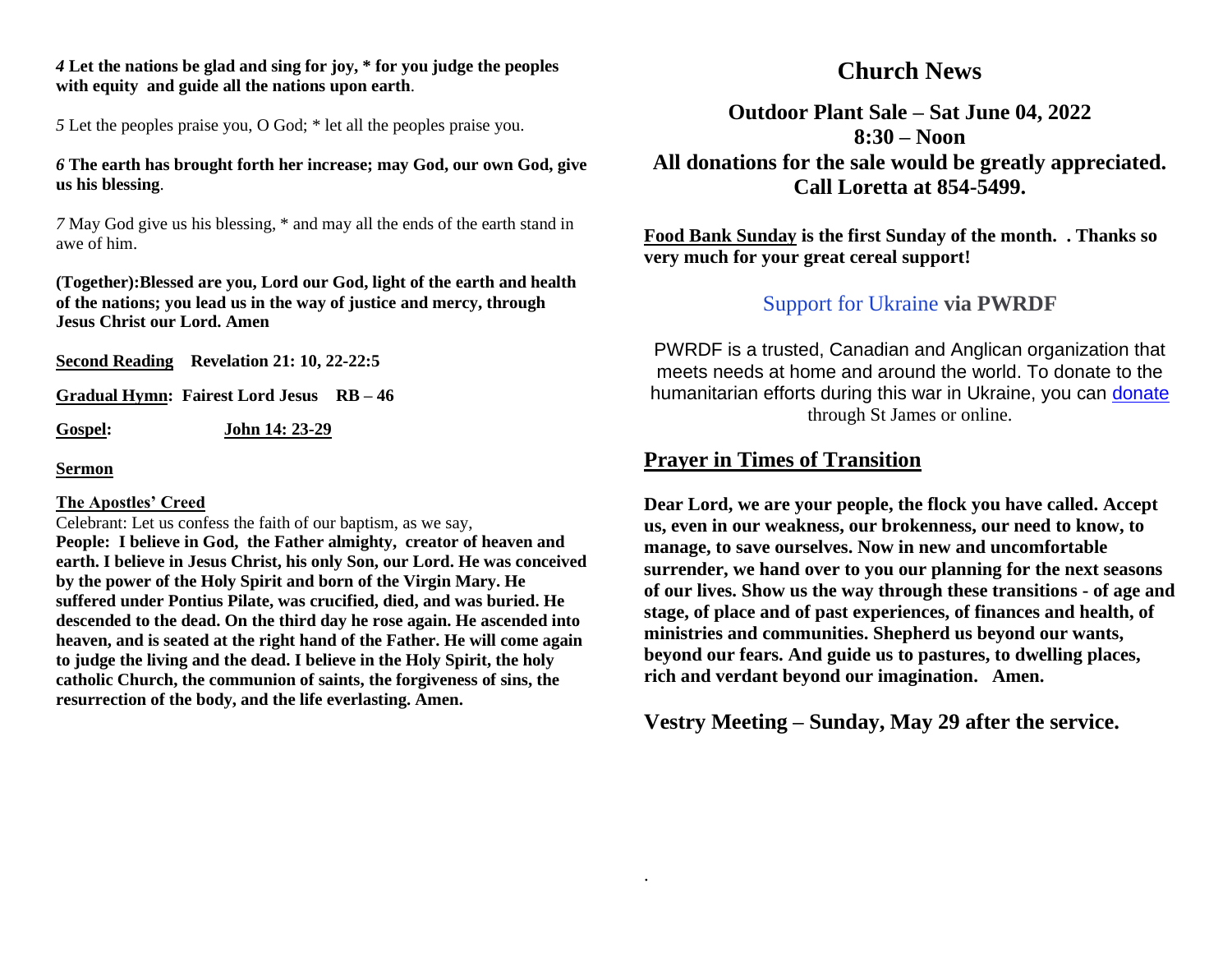## **Church News**

BOOKS -- BOOKS -- BOOKS ! We are back!! CFUW Moncton (Canadian Federation of University Women) is holding a **BOOKWORM BONANZA** 

## **May 24-26 at the Dan Bohan Family Centre, Riverview, NB.**

We need your help with book donations – Softcover books of all kinds. No hardcovers please. **Donation time**:

Sunday, May  $22^{\omega}$  (1-5pm),

Monday May  $23<sup>a</sup>$  (10:00am – 5:00pm) and

Tuesday  $24$ <sup>th</sup> 10:00am-noon.

**Softcover book sale:** 

**Tues. May 24 (1:00 - 8:00pm),** 

**Wed. May 25th 10:00am-8:00pm)** 

## **Thurs. May 26th (10:00am-noon.)**

Simply \$1, \$2, \$3. Canadian Federation of University Women (CFUW) Moncton each year awards over \$18,000 to women and girls in Greater Moncton so they can further their education.

**Prayer Shawls Available –** Please ask if you would like a prayer shawl to give to someone. Rev Wendy or Loretta.

**Communtiy Breakfast – We need men's underwear, jackets, clean hoodies, hats, gloves, socks for our monthly breakfast at St Georges. Thanks for your continued generosity! Our next Breakfast will be Sat. June . Please let Donna know if you would like to volunteer!**

## *Prayers of the People 6 th Sunday of Easter*

Priest: You have healed us and called us to walk in your ways, O God: Hear our prayers for your whole creation, as we pray: Let your ways be known upon earth, **your saving health among all nations.**

Reader 1: Loving God, you have given your people the confidence to come before you through the new and living way that Jesus Christ has opened for us. Grant your church grace to provoke one another to love and good deeds, encouraging one another in Christ. In the church we pray for David our Archbishop, Brent our Archdeacon, Wendy our Priest and all in leadership roles. May they lead us to understand the love of Jesus and His message. Bless your Church and her members as we labour in your vineyard, that we may be fruitful, as we live our lives in a manner worthy of the gospel, and live faithfully in your loving presence. You have freed and empowered your Church and stirred us to action in your loving name: Let the peoples praise you, O God, that we may spread your light and your healing presence throughout the world. Let your ways be known upon earth, **your saving health among all nations.**

Reader 2: You lead the nations to walk by the light of your holy city: Inspire all who serve in positions of power or authority, O God, that they may be servants of your healing justice. Let your ways be known upon earth, **your saving health among all nations.**

Reader 3: You make the nations glad and let them sing for joy, for you judge the peoples with equity and guide all the peoples upon earth: Cast out fear and trouble from all hearts, O God, and lead all humanity to the river of the water of life. Let your ways be known upon earth, **your saving health among all nations.**

Reader 4: You bless the world with the light of your countenance: Empower us with your vision, O God, that we may speak to others of your goodness and grace and may draw them into your community. Let your ways be known upon earth, **your saving health among all nations.**